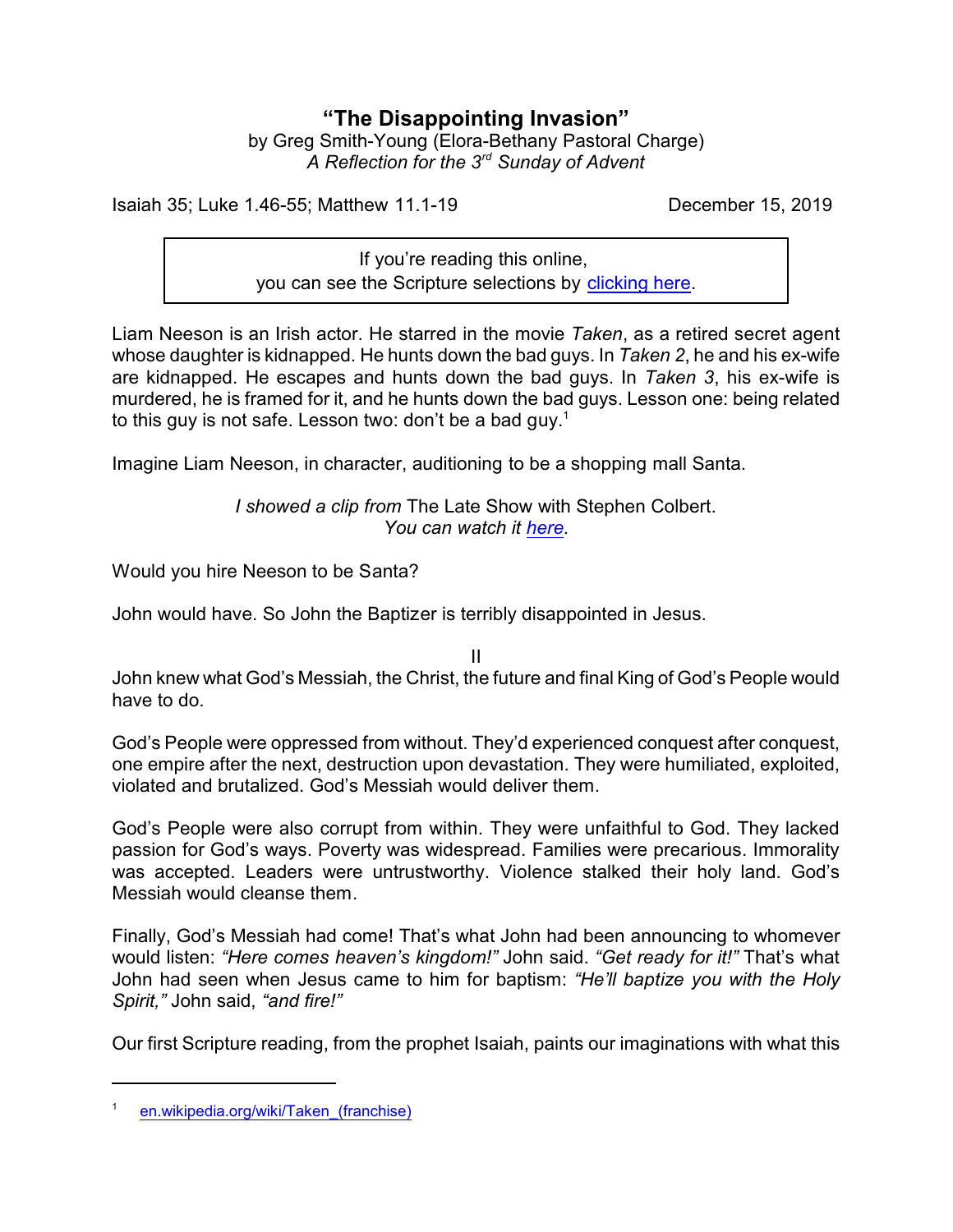will be like. Creation's desolate places, rejoicing. Blind eyes, seeing. Deaf ears, hearing. Broken legs, leaping. Silenced voices, singing. Creation's barren places, alive. Those exiled, abandoned, lost, caged, hunted, fleeing, imprisoned . . . all found, freed, and safely brought home. There was no way; God makes a way. All along they'll be belting out tunes, halos of joy around them, gifts of gladness showered on them, all sorrows and sighs scurrying into the night. $^2$  The glory of God!

III

But not everyone. Those who have wronged us, shamed us, tormented us, battered us, betrayed us, murdered us . . . what will be God's good news about them? God's good news for those whose weeping souls cry out rage against them? God's good news for those whose spattered blood cries out for justice against them?

Liam Neeson's Santa: *"An eye in the sky bringing swift judgment?"*

Isaiah's promise: *"Be strong! Don't fear! Here's your God, coming with vengeance. With divine retribution God will come to save you?"*<sup>3</sup>

John the Baptizer's Messiah: *"He will clean out his threshing area and bring the wheat into his barn. But he will burn the husks with a fire that can't be put out?"*

Sound good? Does our answer depend on what's been done to us in the darkness?

John is terribly disappointed.

## IV

See, John is in jail. See, someone is already on the throne. John has been denouncing him. *"He's not the real king. God will soon replace him!"* Surprise, John is thrown in prison. Soon he will lose his head.

The Baptizer's been hoping in Jesus. Some are being healed by Jesus, but more remain sick. Some are turning their lives around to follow Jesus, but most are not.

The Baptizer's been hoping in Jesus. Jesus is building a movement. But look at them. Only a few. Mostly riffraff and simple folk. Instead of setting the world on fire, Jesus has set them on the task of catching people for salvation, like they are still fishing or something.<sup>4</sup>

And look at whom they are catching.

Remember Isaiah's promise, of the holy road taking us back home? Remember who was

<sup>2</sup> I've adapted this sentence from Eugene Peterson's *The Message* translation of Isaiah 35:10.

<sup>3</sup> Isaiah 35:4 (Common English Bible)

<sup>4</sup> Frederick Dale Bruner, Matthew, A Commentary: Volume 1 The Christbook (Revised and Expanded Edition) (Grand Rapids: Eerdmans, 2004), 505.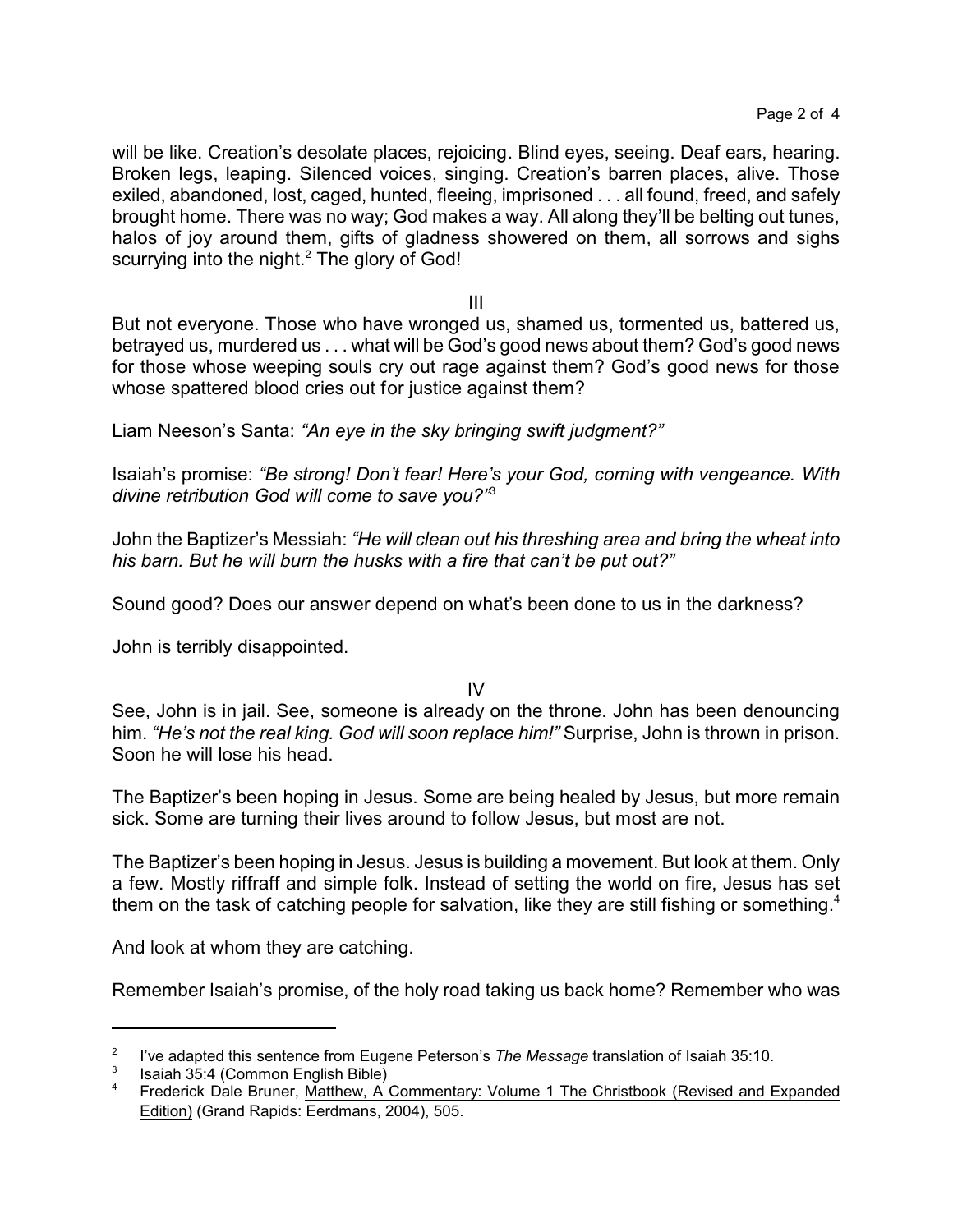going to be on it? The redeemed. Remember who was *not*? The unclean.<sup>5</sup>

The Baptizer's been hoping in Jesus. But Jesus is gathering the unclean: sellouts and sinners.

The powers are still in place. Sadducees still stain the Temple. Romans still trample the holy places. Caesar still sits over his empire.

And John sits in prison. It's a strange place to be for someone who'd believed God's Messiah would set prisoners free.<sup>6</sup>

When he'd baptized Jesus, he'd been so sure. Now, from the dark of his cell, John is terribly disappointed in Jesus.

So you're not the first.

## V

Advent is for those in the dark.

If the darkness that has hold of you, the darkness that imprisons you, the darkness that is crushing and smothering you, is the darkness of oppression, the darkness of violence, the darkness of injustice, the darkness of lawlessness, the darkness of cruelty, you need God to break into that darkness.

The Advent God storms the darkness, blazes into it and drives it back. God invades the dark.

Jesus is what God's invasion looks like.

Will he disappoint you?

Probably. His invasion into your darkness, he's likely not doing it the way you expect, or hope for. His driving out of the world's darkness, he's likely not doing it the way we anticipate, likely not the way we'd do it, likely not the way we're certain it should be done, likely not a way that seems to have any hope of succeeding.

After all, look at what Jesus did. We sang about it earlier:

<sup>5</sup> Isaiah 35:8 (CEB)

 $6$  See the promise in Isaiah 61:1, and Jesus' own proclamation in Luke 4.18.